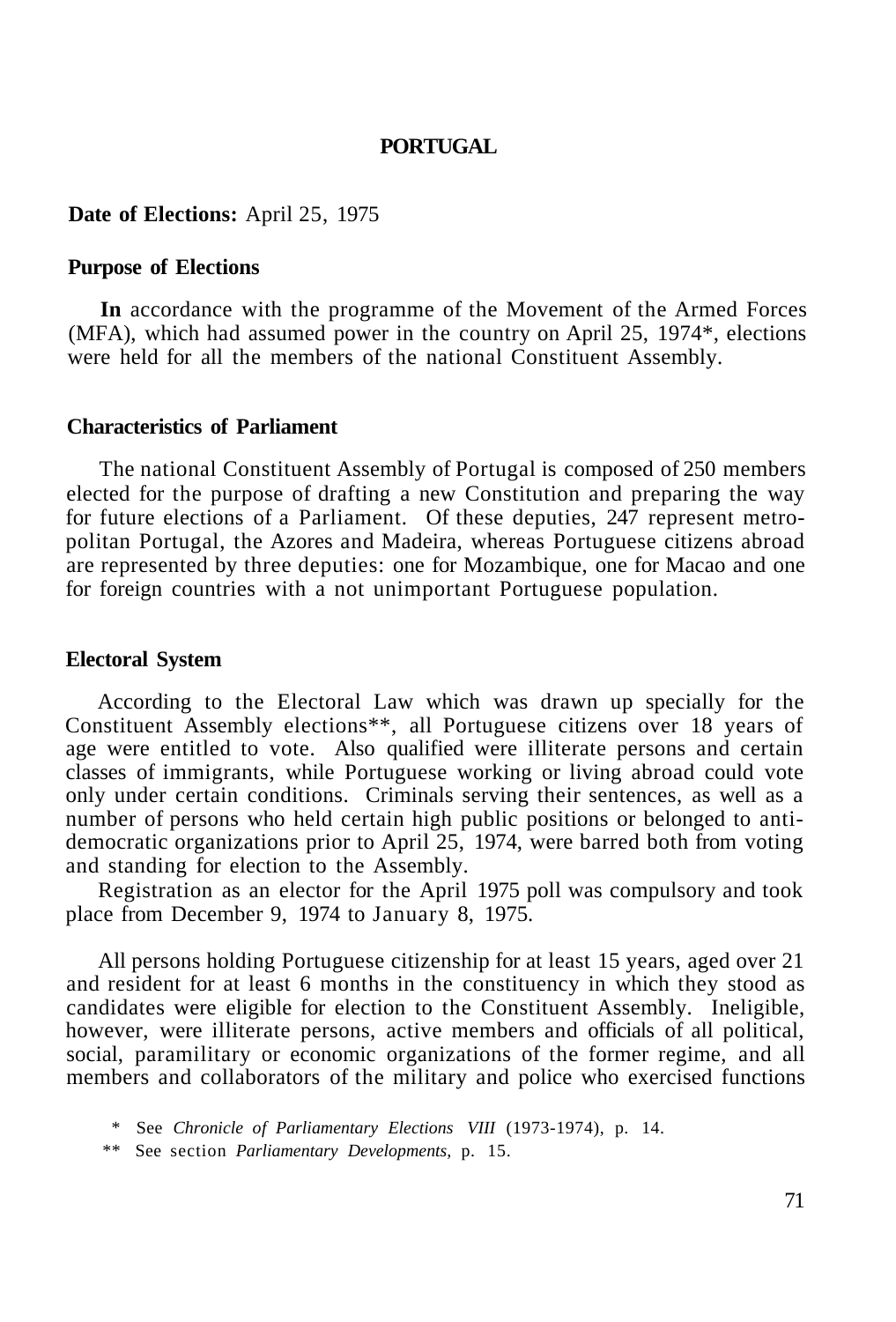in metropolitan Portugal or overseas. While civil servants were qualified to run, membership of the Assembly was considered incompatible with membership in the Government or the Council of State.

Candidates were nominated by political groups which, once having 5,000 members, qualified as parties. Under the Electoral Law, a candidate's campaign expenses were limited to 80,000 *escudos.* 

Members of the Constituent Assembly were elected in the 22 electoral districts of metropolitan Portugal in accordance with a party-list system of proportional representation, whereby one deputy represented every 25,000 constituents.

General Political Considerations and Conduct of the Elections

The 1975 elections were held in accordance with the programme of the Movement of the Armed Forces (MFA), which had declared, upon taking power, that elections to a national Constituent Assembly were to be held within 12 months.

On April 1974, General de Spinola had become President of the Republic and left-wing Colonel Goncalves was chosen as Prime Minister. President Spinola however resigned following a split between right and left-wing factions of the Government, and was succeeded by Gen. Costa Gomes.

The general elections were the first since 1928 in which the Portuguese electorate was afforded a choice between political groups ranging from extreme left-wing to centre-right parties. During the 3-week campaign, a National Electoral Commission aimed to inform the public about electoral procedure and to ensure equality of treatment for all the contending parties in the press, radio and television.

The 12 parties  $-3$  centre and right-wing, 5 left-wing and 4 extreme left-wing — which ultimately contested the Assembly seats fielded some 2,600 candidates. Among the major parties were the four (Socialists, Communists, Popular Democratic Party (PPD) and the left-wing Portuguese Democratic Movement-Democratic Electoral Committee) that were members of the coalition Government, as well as the conservative Social Democratic Centre.

In a speech on the eve of the elections, President Costa Gomes called on the people to back those parties favouring a socialist and pluralist democracy. The interest in the poll was manifested by the fact that the participating electorate — enlarged by 18-year olds — more than doubled as compared with the previous (1973) general elections.

After a calm and orderly polling day, official results gave the two moderately left-wing parties (Socialists and PPD) — which had campaigned on a